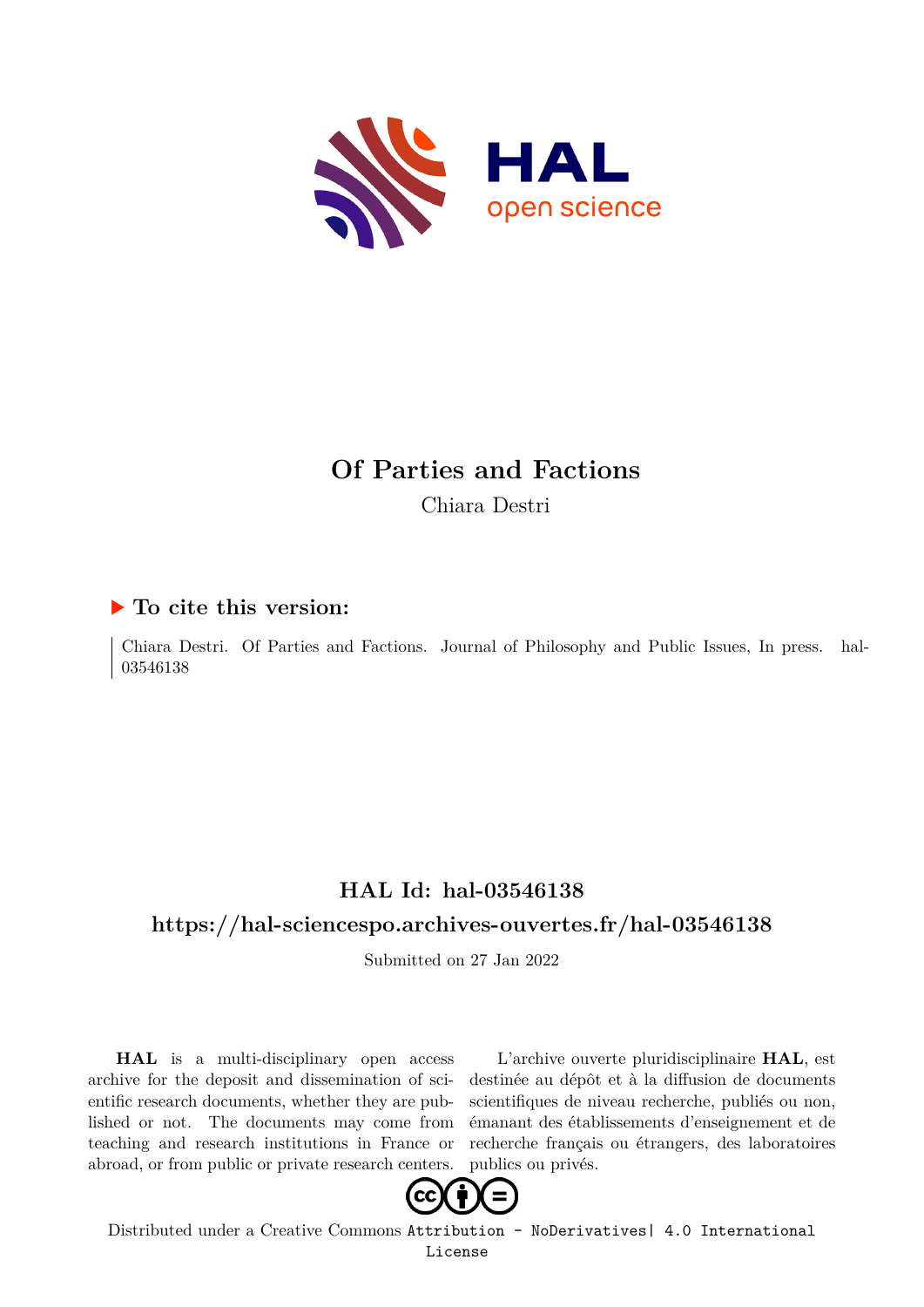May2021 In: *Philosophy and Public Issues* (forthcoming)

## **Of Parties and Factions<sup>1</sup>**

#### **Introduction**

After decades of neglect, normative approaches to political parties have recently flourished (Rosenblum 2008; Muirhead 2014; White and Ypi 2016; Bonotti 2017; Biale 2018; Wolkenstein 2020). Since these theories aim to explain and justify the value of parties within democratic institutions, they do not take parties as they are, but as they should be. With some notable exceptions (Muirhead 2010; Efthymiou 2018), most offer a normative picture of political parties as inherently valuable for democratic politics. We know from political science that there are various types of party, but that the common denominator is the following: parties are organisations that contest elections (Epstein 2019; Aldrich 1995; Sartori and Mair 2005). When a political association attempts to put its candidates into public offices through an electoral process, that association counts as a party. Let us call this the descriptive requirement. Small or sectorial as it is, if it runs for office like a party, if it contests elections like a party, it's a party. What normative theory tells us is that this descriptive criterion is insufficient (White and Ypi 2010). In order to assess parties normatively, we need to add a normative criterion to our picture and this criterion serves to separate parties from their evil alter ego: factions.

Although their etymological origin differs, parties and factions have been traditionally associated and distrusted. As Jonathan White and Lea Ypi observe, "Taking sides, maintaining a position, adopting a stance—all attitudes we tend to link to the spirit of partisanship—seem to have been immediately associated with the threat of division, the disruption of political community, a conflict for power and the worst excesses of sedition" (White and Ypi 2016, 35). If we take partisanship simply as a "political orientation of citizens who *stand with a party*" (Muirhead 2006, 714), we cannot discriminate between cases in which parties fulfil a beneficial role in democratic institutions and cases in which parties are threatening those institutions. A positive, or at least more nuanced, evaluation of partisanship and parties requires first the possibility of distinguishing them from factions, because otherwise any contribution to the democratic ethos that they can give is distorted by the latter's seditious dangers.

This article aims at shedding some light on the distinction between parties and factions by analysing two important accounts that have been given of it. Firstly, I will introduce White and Ypi's view, which is characterised by two normative requirements that are meant to complement the descriptive one I just mentioned: the common good and the contestability requirement. As I will try to show, the combination of these requirements, though innovative and compelling, is ultimately unsuccessful at drawing the line

<sup>&</sup>lt;sup>1</sup> This research has been funded by the European Union's Horizon 2020 research and innovation programme under the Marie Sklodowska-Curie grant agreement No 836571.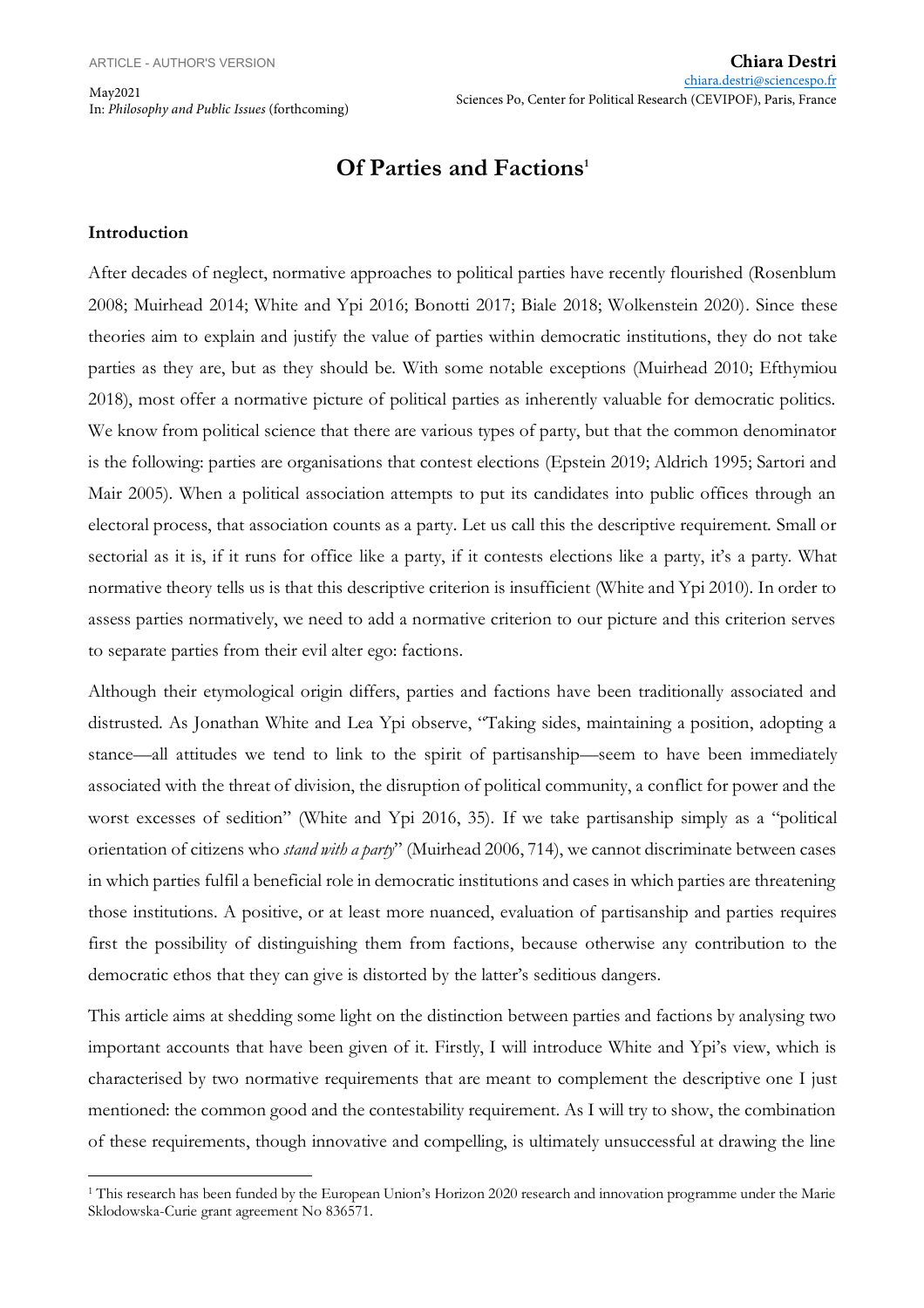between parties and factions. Secondly, I will extensively analyse Matteo Bonotti's proposal, which provides a Rawlsian understanding of the common good requirement. While Bonotti's account is certainly more demanding than White and Ypi's, I will argue that it is also unconvincing, for different reasons. I think that Bonotti's attempt at showing the intrinsic connection between partisanship and public reason fails, but points to a possibly fruitful way to draw the distinction between parties and factions. I will sketch this third option in the conclusion.

#### **Are Parties Different from Factions?**

Jonathan White and Lea Ypi read Western philosophers' traditional suspicion of and even blunt hostility towards parties as a mistaken conflation between parties and factions. Factions, they argue, are rightly seen as dangerous and disruptive of the political system because they "represent a corrupt display of passions, triggered by arrogance, envy, and the desire to accumulate wealth, and lead to the explosion of destructive conflicts between opposing parts of society"(White and Ypi 2016, 38). Parties, on the other hand, offer "principled visions of what society should look like for the benefit of all"(White and Ypi 2016, 51). Rather than mere aggregations of certain sectoral interests in society, parties provide partisan but not partial conceptions of the common good and aspire at harnessing political power to govern in the name and for the benefit of the people. Let us call this normative criterion the common good requirement. While factions pursue partial interests, parties advance principled views of the common good. Furthermore, White and Ypi consider also partisans' acceptance of the contestability of their claims as "intrinsic to the partisan attitude" (2016, 22): parties must always recognise the contestability of their claims vis-à-vis other partisans.

Together, these two normative requirements are necessary to qualify a political grouping as a *proper* party and contribute to explaining what positive role partisanship can play for democratic institutions. Interestingly, White and Ypi's normative requirements are clearly internal: they do not impose external constraints on partisanship but show what partisanship at its best means. Because proper parties are not factions, they can give expression to partisanship in a valuable way.

However, citizens in contemporary democracies widely disagree over the common good, and any recognition of the value of political parties stems from the idea that disagreement is part and parcel of a democratic society. Given the fact of pluralism, one party's conception of the common good may appear partial and factional in its adversaries' eyes. While White and Ypi explicitly appeal to "principles and aims that are plausibly generalizable" (2016, 21) and to goals that are "proposed in the name of the whole people and with reference to principles and aims that could in principle be endorsed by everyone" (2016, 60), they do not provide more flesh to the bones of the common good requirement.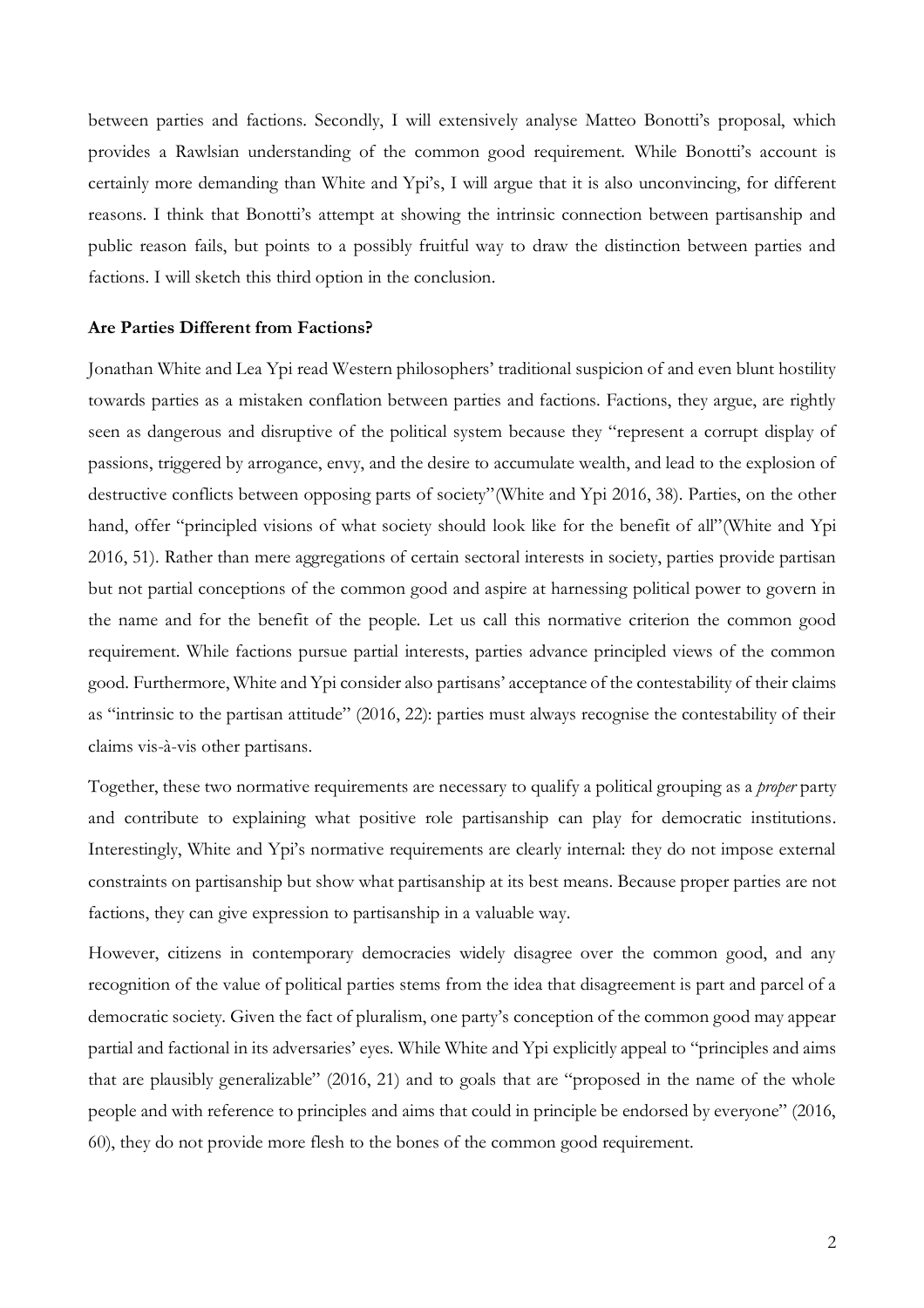In fact, they *cannot* provide it. For these two requirements pull in different directions. On the one hand, the common good is not independently specified and hence political groupings qualify as parties as long as they appeal to *their* own view of the common good, which may widely differ, and do not explicitly offer *only* considerations based on sectorial interests (White and Ypi 2016, 60). This is even clearer if we consider that, contrary to what White and Ypi claim (White and Ypi 2011), there are important structural differences between public justification and partisan justification (Muirhead 2010). As Enrico Biale points out, when partisans offer reasons in favour of their programmes, they are neither impartially assessing all available proposals, nor aiming at finding out what the best proposal really is (Biale 2018, 137-8). Rather, they aim at winning elections by convincing other citizens of the soundness of their programme, towards which they are inevitably partial (Biale 2018, 141-3). But this entails that each party that does not explicitly advocate only for sectorial interests will reasonably claim to be a party in the normative sense.

On the other, the requirement of contestability entails that parties must always be open to criticism from adversaries<sup>2</sup>. White and Ypi mean this second criterion to express partisans' democratic orientation: because parties accept a "public process of debate, persuasion, and contestation", they are at home only under institutions that "express the legitimacy of political contestation – where offices are elected, where disagreements are debated" (White and Ypi 2017, 22-23). Acceptance of contestability, however, does not *require* democracy: a party may allow for debate and contestation by other parties while firmly holding on to power and denying elections. Democracy needs more than contestation: it needs the acceptance of popular sovereignty and political equality, at least (Dahl 1989). Furthermore, thanks to contestability, each party can deny its adversaries' sincere commitment to generalizable principles while asserting its own, and they can do it based on their own evaluative standards. Even though a left-wing party may defend teachers' interests because of a principled view of the importance of state-provided education, its adversaries can always object that this defence is factional as it looks at a specific group's interests. As White and Ypi note, "at stake is not whether, in the eyes of the observer, a political grouping reliably does make claims in the name of generalizable principles (this will be a matter for political debate), but whether it *seeks* to do so given the kinds of argumentation it pursues" (2016, 59).

According to the common good requirement, therefore, all groupings that offer more than an aggregation of sectorial interests may count as parties, on their terms. According to the contestability requirement, all parties can legitimately accuse their adversaries to be no more than factions, on their terms. On the one hand, the common good requirement is overinclusive, because it allows almost all political groupings to qualify as parties even if these parties may advance conceptions of the common good that are inconsistent

<sup>&</sup>lt;sup>2</sup> Being open to criticism entails neither moral scepticism, nor relativism, as White and Ypi observe (2016, 74). It does, however, entail that if each party must recognise the contestability of its claims, it must be open not only to adversaries' rejection of its political justification but also to their denial that such a justification is rooted on a conception of the common good instead of on factional interests. At the same time, being open to such criticism cannot entail *accepting* it; hence parties are free to reject other partisans' contestation.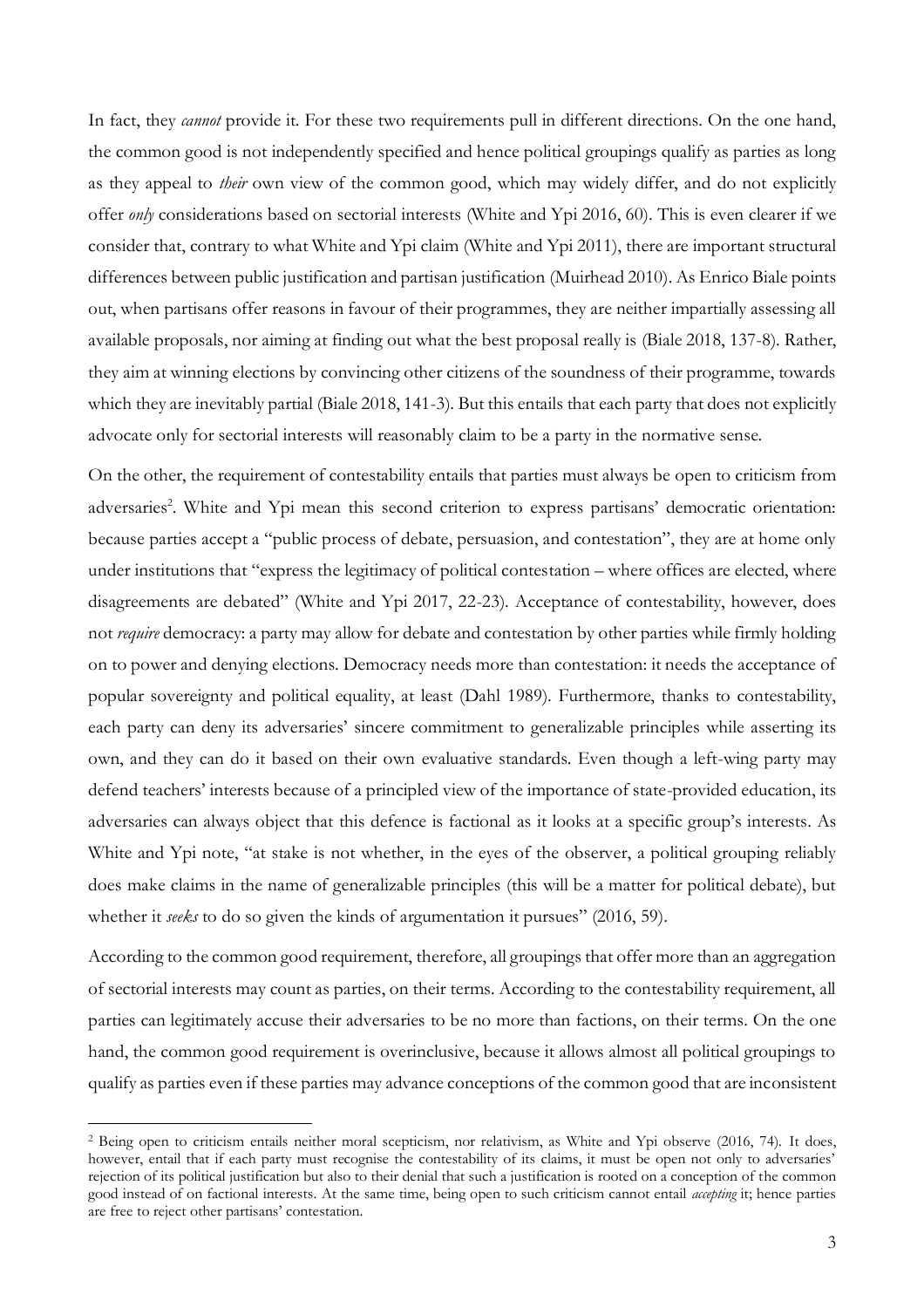with democratic institutions. On the other, the contestability requirement is underinclusive, because it allows each party to deny the legitimacy of other partisans' claims, irrespective of whether these claims are compatible with the democratic game.

This is a problem for White and Ypi, because the combination of these two normative requirements does not seem sufficient to draw a clear and publicly recognisable line between factions and parties. Furthermore, the presence of just institutions, intended as the set of procedures regulating conflict to prevent domination, such as "separation of powers, due process, respect for fundamental rights and the rule of law" (2016, 52), is certainly required, but far from sufficient to separate parties from factions. As they observe, institutional remedies that correct the effects of inequalities without neutralising the system of production of such inequalities are not enough and, as a result, factionalism "understood in the classical sense as the unequal influence that those with more power and wealth exercise over the rest of the political community, continues to haunt principled partisan politics" (2016, 53).

#### **Parties as Agents of Public Reason**

To solve this problem, Matteo Bonotti in his *Partisanship and Political Liberalism in Diverse Societies* has recourse to political liberalism. Since reasonable disagreement is a core feature of well-ordered societies, partisans may find a common ground in a political conception of justice. Indeed, parties play the role of bridges, or connections not only between citizens and government (White and Ypi 2010; Muirhead and Rosenblum 2012) but also between citizens' comprehensive doctrines and a freestanding political conception of justice (Muirhead and Rosenblum 2006; Bonotti 2017). According to Bonotti, partisans are thus agents of public reason, because they translate citizens' particular demands and private reasons into public reasons. Political liberalism provides normative standards, rooted in the liberal values that citizens of a well-ordered society share, and these standards allow us to draw a clear distinction between factions and parties. While factions offer private reasons, parties trade in public reasons<sup>3</sup>.

As is widely known, Rawls calls public reason "the reason of equal citizens who, as a collective body, exercise final political and coercive power over one another in enacting laws and in amending their constitution" (Rawls 2005, 214). Because coercive power must be exercised in accordance with constitutional essentials that all citizens as free and equal may reasonably be expected to endorse (2005, 137), political justification of laws must be grounded on liberal values that all citizens of a well-ordered society share. Consequently, political agents in institutional roles, such as judges, elected officials or candidates, must be willing to provide reasons that are public, i.e., reasonably acceptable by all citizens as free and equals. Rawls calls this the duty of civility, which is a moral duty "to explain to one another on

<sup>3</sup> Partisans are allowed to offer nonpublic reasons to their constituency when they engage in what Bonotti calls vertical justification, but they cannot appeal on comprehensive doctrines when they justify policies or laws to adversaries or other citizens (Bonotti 2017, 134). See note 3.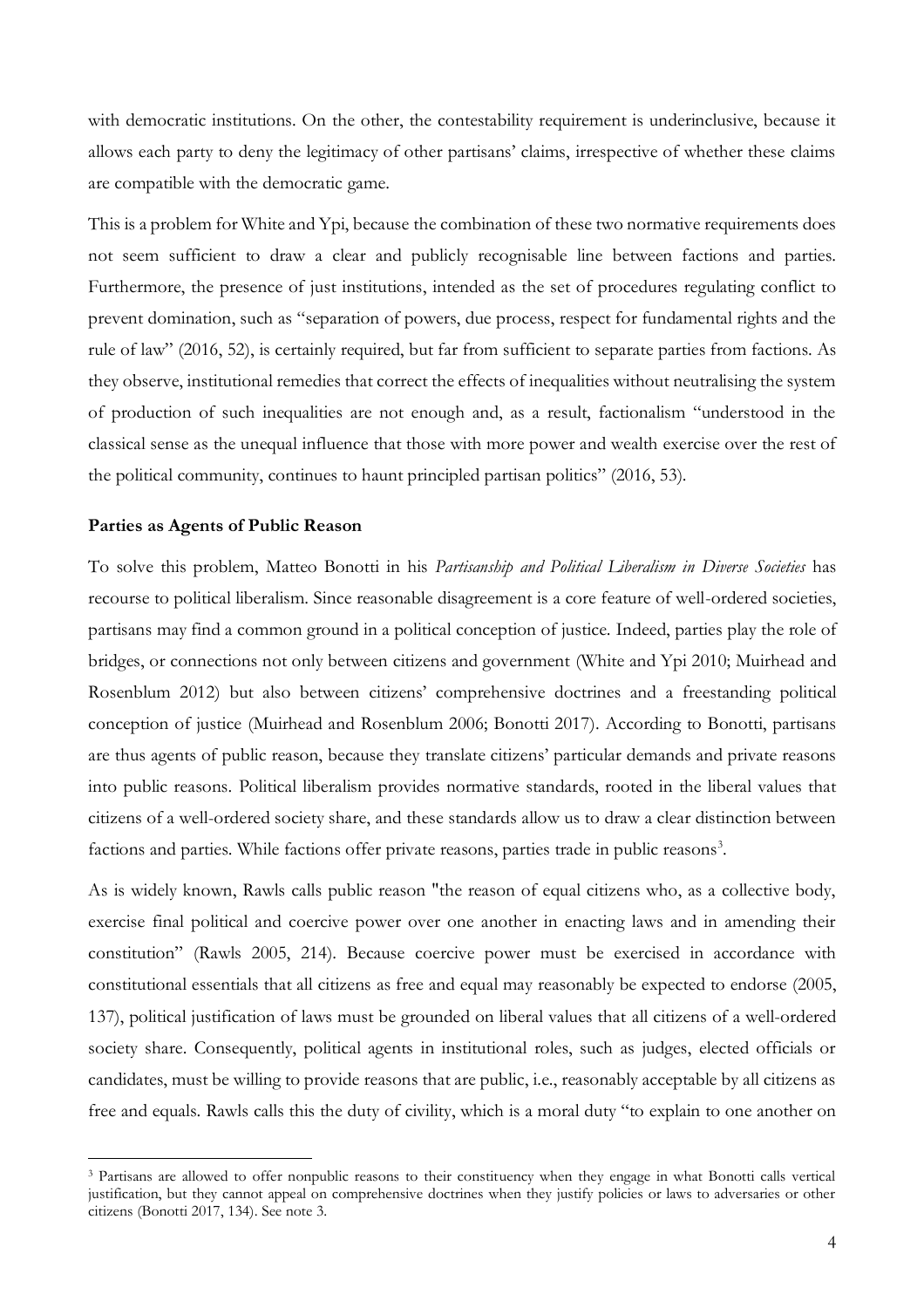those fundamental questions how the principles and policies they advocate and vote for can be supported by the political values of public reason" (Rawls 2005, 217). Ideally, lay citizens are also under the same duty when they vote, because by their vote they hold officials accountable. Hence, they should "think of themselves *as if they were legislators* and ask themselves what statutes, supported by what reasons satisfying the criterion of reciprocity, they would think it most reasonable to enact" (Rawls 2005, 444–45). It goes without saying that this view is particularly demanding. However, Rawls adds two important limitations. Firstly, he endorses a wide view of public reason, according to which nonpublic reasons can be offered as justifications for political decisions at any time, *provided* that public reasons are also given in due course (Rawls 2005, 462–66). Secondly, he seems to limit public reason to "constitutional essentials and questions of basic justice"(Rawls 2005, 214), thereby leaving other political issues, such as tax or environment legislation, out of the constraints of public reason (but see Quong 2004; 2011).

Bonotti proposes another way to make public reason less demanding without resorting to these limitations. He exonerates regular citizens from the duty of civility and applies it only to partisans (Bonotti 2017, 133). While lay citizens are hence free to propose their nonpublic reasons, partisans must always comply with the duty of civility and justify their proposals on the basis of reasons that are acceptable to all citizens as free and equals. Bonotti's view is then less demanding on ordinary citizens, but still quite demanding on partisans, since they cannot benefit from Rawls's limitations on public reason.

Firstly, the limitation on constitutional essentials and matters of basic justice does not work for partisans because they are meant to elaborate complex manifestoes, which include both nonfundamental and fundamental matters, and which partisans must justify in their entirety (Bonotti 2017, 69). Secondly, partisans are tasked with the elaboration of these complex platforms and their justification based on reasons acceptable to all their fellow citizens. Even though they are permitted to offer nonpublic reasons to their constituents (Bonotti 2017, 134), they must confine themselves to public reasons when they attempt to convince citizens of different political positions to vote for their party. What engenders a surprisingly demanding implication is Bonotti's quite wide view of partisan identity, including candidates, party members, activists, supporters and sympathizers (Bonotti 2017, 15). Since he thinks that any of these people acts qua partisan as soon as she has the intention of convincing her friends or relatives to vote for her party, this leads to the odd implication that even a simple party supporter will need to comply with the constraints of public reason *in her private conversations*, while her interlocutors will not have the same duty, unless of course they are also party supporters (Bonotti 2017, 67). Here Bonotti proves to be even more demanding than Rawls, because partisans cannot appeal to the wide view of public reason to justify their use of comprehensive doctrines to fellow citizens.

To be fair, in chapter 7 Bonotti spells out a division of justificatory labour which allows certain partisans to benefit from a wide view of public reason. He distinguishes between horizontal and vertical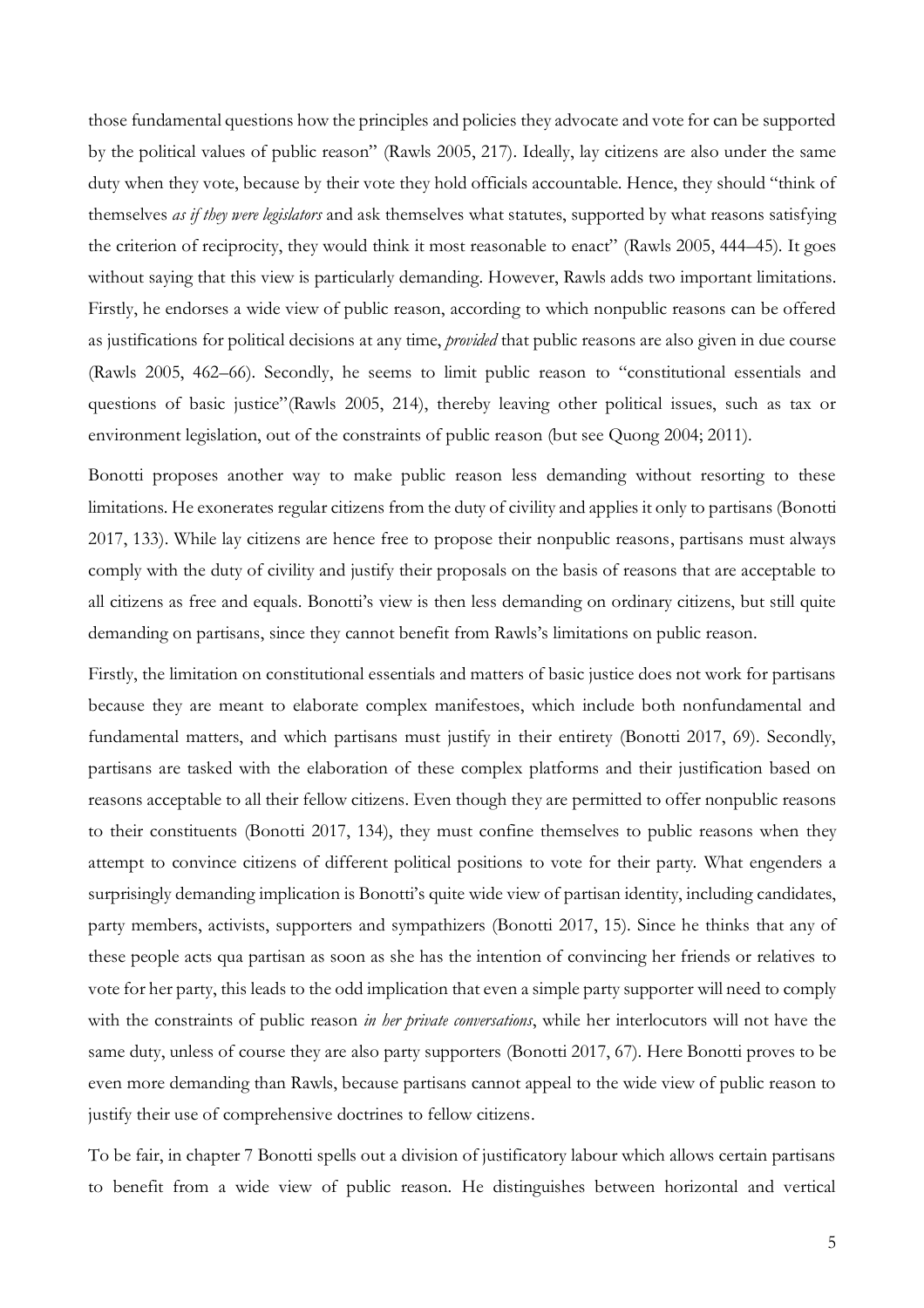accountability. While the former is conducted among partisans of competing parties, who are supposed to keep each other accountable thanks to public reasoning (Bonotti 2017, 130), the latter takes place between partisans and their constituents (Bonotti 2017, 134). Since its function is to keep elected officials accountable to their constituents, so that they are responsive to constituents' comprehensive doctrines and voice their demands, vertical accountability allows for nonpublic reasons and makes the wide view of public reason available also for partisans<sup>4</sup>. This calls for a division of justificatory labour: elected officials should focus on public reasons and nonelected partisans can focus on "ensuring that their elected fellow partisans are responsive to citizens' non-public reasons" (Bonotti 2017, 143). Unfortunately, while such a division of labour helps us draw a line between elected and nonelected partisans, it does not help clarifying what Bonotti means by "constituents". If by constituents he means any person who could possibly vote for the party, this explicitly contradicts the requirements he mentions in chapter 4 and opens the possibility for partisan, widely intended, to speak their mind without following public reason constraints (at least in conversations with friends and relatives)<sup>5</sup>. If, on the other hand, by constituents he means people who usually vote for a certain party, then the line between constituent and partisan *as party sympathizer* (Bonotti 2017, 67, 73) becomes much more blurred. Accordingly, partisans would be justified in exchanging reasons based on their comprehensive doctrines only between themselves, but never with citizens who are not already known to be party supporters<sup>6</sup>.

The ideal of public reason is therefore quite constraining on partisanship. However, Bonotti does not simply offer public reason as an external constraint on parties and partisanship. In chapter 6, he openly rejects this view, introduced in chapter 4, and defends an intrinsic account, according to which public reason is intrinsic to partisanship, well understood. As Bonotti claims, "partisanship, intended as a distinctive normative category, already involves something like a commitment to the Rawlsian idea of public reason" (2017, 104). In order to argue in favour of such a claim, Bonotti resumes White and Ypi's analysis of parties as different from factions and agrees that "presenting partial values and demands in a way that takes into account general ends and the common good, therefore, is the distinctive normative attribute of partisanship" (Bonotti 2017, 106). As we have seen, though, White and Ypi leave the common good requirement too indeterminate and, most importantly, too entirely dependent on each parties' own view of it to have it available as a discriminating criterion between parties and factions. If the common good is anything a party claims it is and if a political grouping only needs to appeal to its view of the

<sup>4</sup> This is particularly important for Bonotti because it is the only way in which social and political change in public reason is possible. See Bonotti 2017, 135.

<sup>&</sup>lt;sup>5</sup> It would also contradict what Bonotti states again in chapter 7: "all partisans, I would like to stress again, have an intrinsic duty to comply with public reason" (Bonotti 2017, 142).

<sup>6</sup> This would in turn make the possibility of social and political change in public reason much more difficult. If partisans must employ only public reasons with all citizens who are not fellow partisans, it is difficult to see how they can introduce new values into the set of shared ones (Bonotti 2017, 135). How could have Green parties planted ideas of sustainability and carbon footprint in the public discourse if they had to restrain themselves to reasons that were *then* public with ordinary citizens?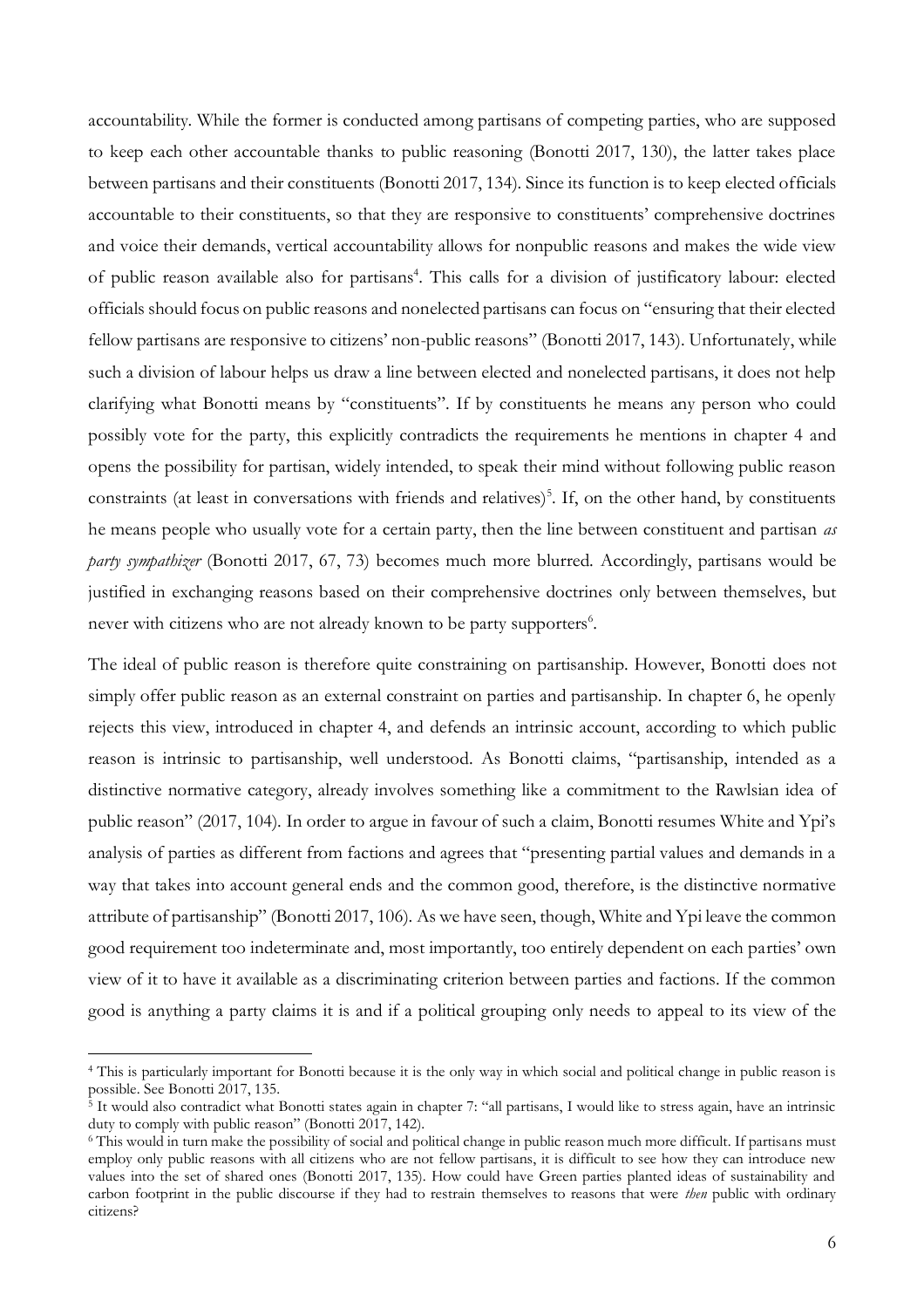common good to count as a party, then all political groupings that contest elections are parties, as long as they do not explicitly defend only partial interests. Furthermore, the contestability of partisan claims means that in each partisan's eyes adversaries may easily and legitimately appear as factional, because each party must be open to having its claims contested.

The novelty of Bonotti's approach lies in dropping the contestability requirement and calling on public reason to specify the common good requirement. Following Muirhead and Rosenblum, parties can be considered bilingual entities that ensure the achievement of overlapping consensus, by integrating the political conception of justice into citizens' comprehensive doctrines (Muirhead and Rosenblum 2006). But why should parties construe their view of the common good in Rawlsian terms? Not all principled views of what society should look like conform to a reasonable conception of justice. Bonotti replies to this objection by resorting to the idea of well-ordered societies: "In liberal democratic societies […] a sincere commitment to the common good cannot amount to the promotion of a comprehensive conception of the good as the basis for state legislation, as this would fail to respect many citizens as free and equal persons" (Bonotti 2017, 108). Since these societies are characterised by reasonable pluralism and by a public political culture centred on the idea of society as a fair system of cooperation among free and equal citizens (Rawls 2005, 13–14), imposing rules based on reasons that other citizens cannot accept would amount to failing to respect them as free and equal.

As has been extensively pointed out, actual democratic societies are far less consensual than Rawls's wellordered societies. Actual democratic citizens tend to disagree more on issues that according to Rawls should only allow for reasonable solutions and the number of unreasonable citizens is steadily surging, contrary to his hope that it would decline over time. This entails that many citizens will support parties that are themselves unreasonable, i.e., that are not willing to provide fair terms of cooperation that other citizens are reasonably expected to endorse and to acknowledge the burdens of judgment.

Bonotti's answer to this first strain of criticism is that his proposal only applies to well-ordered societies characterised by a shared liberal political culture (Bonotti 2017, 111). A shared political culture provides the necessary evaluative standards based on which parties can formulate their reasons. As a result, parties do not share the same reasons, but they share the standards of what counts as a reason. These standards include firstly what Rawls defines the "guidelines of inquiry: principles of reasoning and rules of evidence in the light of which citizens are to decide whether substantive principles properly apply and to identify laws and policies that best satisfy them" (Rawls 2005a, p. 224). This is what makes reasons accessible: they can be recognised as reasons by all citizens because all citizens share the same evaluative standards. But secondly, and importantly, these standards also include a "weak form of shareability" Bonotti 2017, 116): it is not enough that citizens in a well-ordered society share guidelines of inquiry, they also need to share liberal political values of freedom and equality. As Bonotti states, "accessibility is a *necessary* but not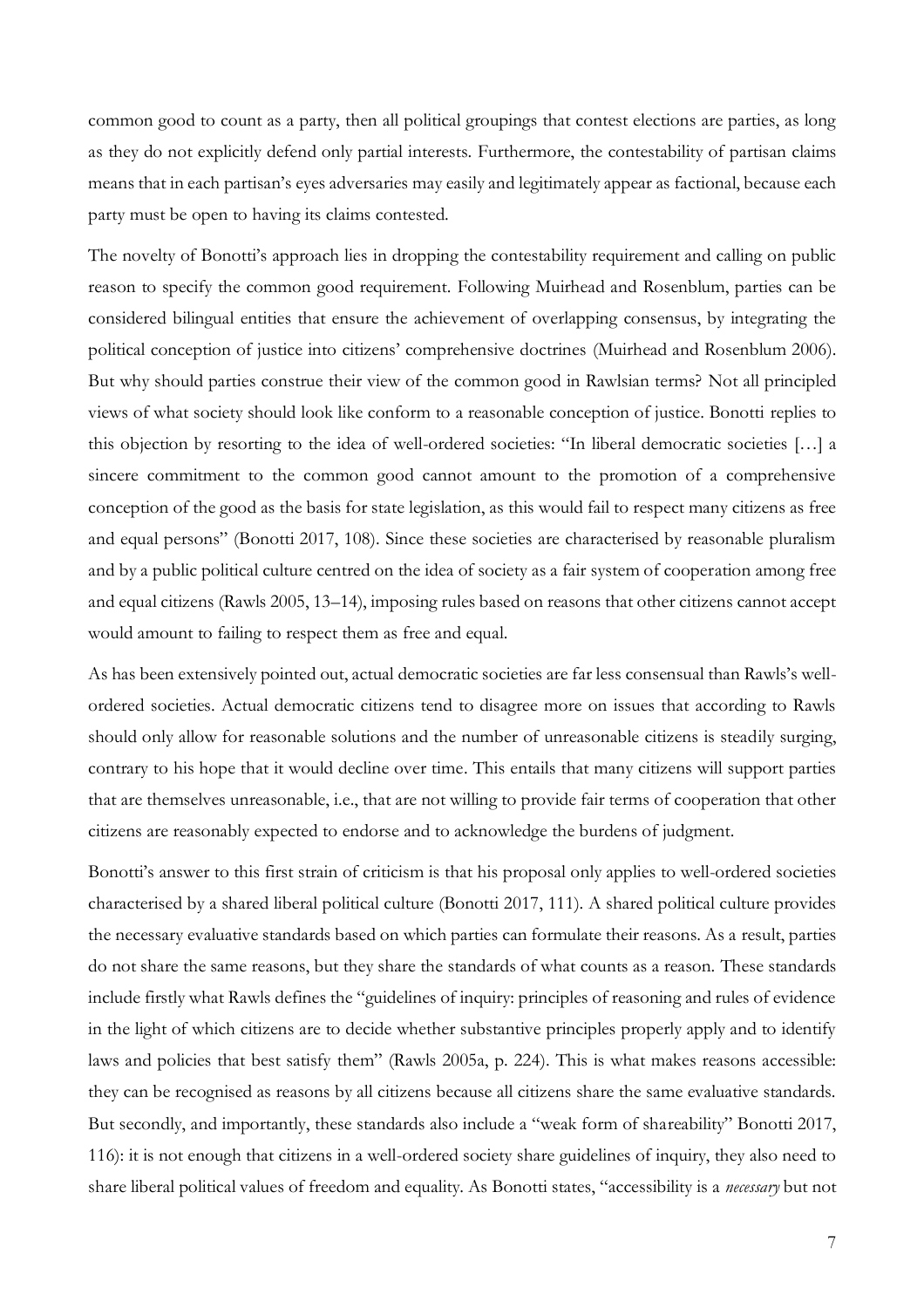*sufficient* condition for public justification" (Bonotti 2017, 116), because mere accessibility would allow public support for illiberal policies.

Bonotti's account has two problematic implications. Firstly, since his view only applies to well-ordered societies, it leaves out those decent societies characterised by a shared political culture that is not liberal. As Bonotti tactfully puts it, "It is not unreasonable to claim that in such non-liberal societies, due to the specific character of their political culture, the commitment to the common good that characterizes partisanship as a normative ideal may be consistent with the advancement by political parties of political platforms which would be considered unreasonable in liberal democracies" (Bonotti 2017, 107). But if these societies share illiberal evaluative standards, this entails the somehow odd consequence that a liberal party campaigning for freedom and equality in a less than well-ordered society would count as a faction exactly because this party would not provide reasons based on the illiberal political culture of its society.

Secondly, even in a well-ordered society there may be unreasonable citizens, though admittedly few. If these citizens do not share the same liberal values that by definition all their fellow citizens share, why should they follow their same evaluative standards? Bonotti would reply that if a party in a well-ordered society does not abide by the requirements of public reason, it must be considered a faction rather than a proper party. But this so-called faction may well advance a general view of society and not simply sectorial interests. A right-wing populist party does not explicitly promote the interests of a part of society; quite the contrary, it claims to represent the entire people versus powerful elites and often harmless minorities (Mudde and Kaltwasser 2017). By their own lights, populist partisans are advancing a conception of the common good, and they may even provide reasons that are accessible to other citizens, even though these are not based on shared liberal values. Think of another case: in a well-ordered society, there may be (few) perfectionist citizens who conscientiously adhere to liberalism but reject its justificatory form (Raz 1986; Enoch 2011; Bistagnino 2018). A perfectionist party would provide good reasons based on values such as autonomy, but they would not provide public reasons, intended as reasons rooted in a *political* conception of justice which is itself freestanding with respect to comprehensive doctrines. If we were to follow Bonotti's Rawlsian interpretation of the common good requirement, a perfectionist party in a well-ordered society would also count as a faction. Importantly, it would thus count even if it addressed all citizens with its proposals, in order to convince them of the desirability of its claims, and even if these proposals were more than a mere collection of sectorial interests.

Both consequences seem puzzling. If what matters for a partisan conception of the common good is that it conforms to standards shared in a given society, the transformative potential of partisan agency is seriously threatened, as the case of a liberal party in an illiberal society shows. Accordingly, while parties of a well-ordered society would manage to respect the intrinsic connection between partisanship and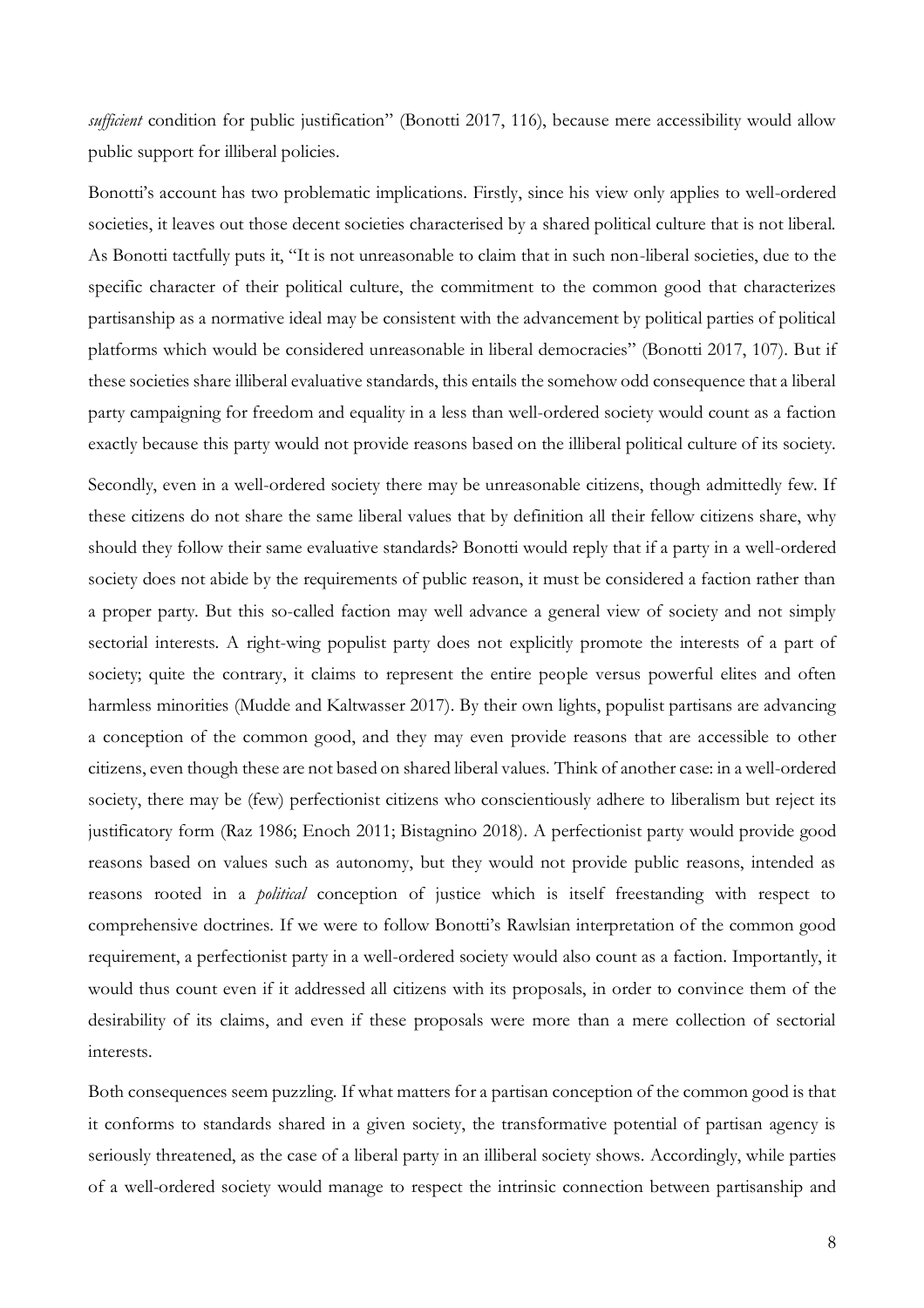public reason, all partisans who find themselves in less than well-ordered societies would either lack a shared set of evaluative standards that define which conception of the common good is acceptable or they would be required to abide by an illiberal set of evaluative standards, thereby being prevented from offering reasons based on liberal values. In these cases, they either are necessarily indistinguishable from factions or they act like factions when they are advocating for freedom and equality. If, on the other hand, what matters is that such a partisan conception conforms to public reason standards, regardless of whether these are shared or not, then Bonotti's interpretation of the common good requirement is certainly normative but hardly seen as intrinsic to partisanship itself. In other words, contrary to what Bonotti claims, public reason ought to be viewed as an extrinsic constraint on partisanship, which should be recognised as valuable only insofar as it conforms to political liberalism.

#### **Conclusion**

We have seen that partisanship scholars in political theory insist on providing normative accounts of what parties should be. Accordingly, the descriptive requirement that a political grouping must contest elections to count as a party is not sufficient to distinguish between a proper party, which is supposedly valuable for democratic institutions, and a faction, which is instead dangerous. While White an Ypi offer a combination of common good and contestability requirements, Bonotti argues in favour of a requirement of common good intrinsically connected to public reason.

Though a political scientist, Giovanni Sartori is not unfamiliar with such a normative understanding of partisanship: he acknowledges not only that parties are different from factions, but that parties acquire a positive connotation because of that difference (Sartori and Mair 2005, 21). Parties are indeed parts of a pluralistic whole: "If a party is not a part capable of governing for the sake of the whole, that is, in view of a general interest, then it does not differ from a faction. Although a party only represents a part, this part must take a non-partial approach to the whole" (Sartori and Mair 2005, 23). Despite this recognition, Sartori offers a minimal definition of parties in line with political scientists' traditional view: "A party is any political group that presents at elections, and is capable of placing through elections, candidates for public office" (Sartori and Mair 2005, 57). While, as he admits, this definition might not "hit on what matters most" (Sartori and Mair 2005, 57), it is necessary to identify those cases where parties fail to respect their normative vocation by pursuing the sectoral interests of a part instead of the public interest.

In other words, a minimal definition is *descriptively accurate*, insofar as it manages to track those political associations that contest elections without pursuing the common good, and *normatively adequate*, insofar as it manages to draw a line between bad parties and good parties, which pursue the common good. Parties are shown to be valuable only insofar as they meet this further normative desideratum. A minimal definition of parties, therefore, maintains that these are political groupings that contest elections, and a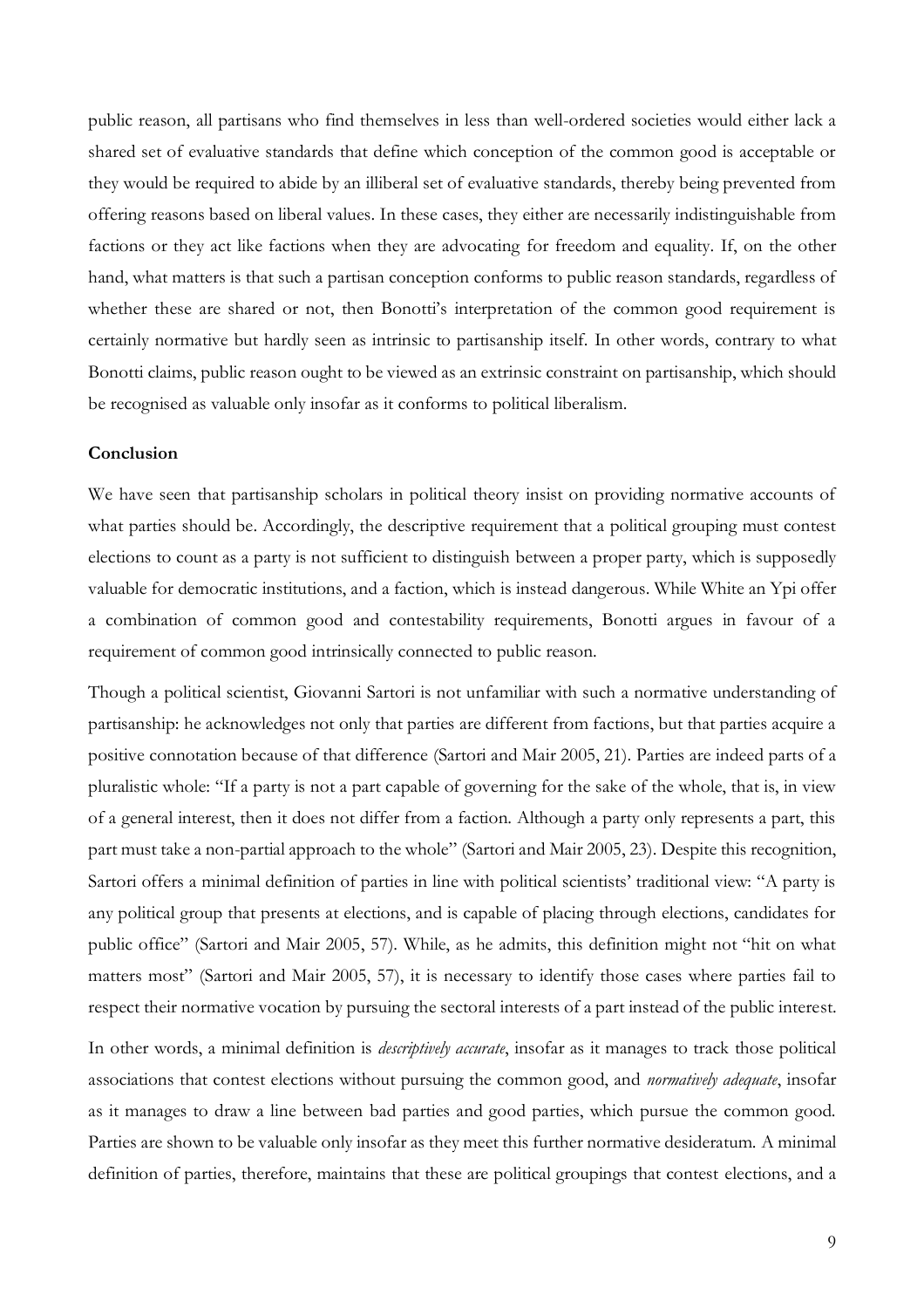normative assessment of parties allows us to see if and when parties, intended as groupings that contest elections, are indeed valuable for democratic ends.

This is not simply a terminological dispute concerning the conditions under which it is appropriate to call something a "party". As we have seen, a normatively loaded definition of parties may be convincing in showing that parties, properly understood, advance conceptions of the common good in a contestable way but fails to offer a full-fledged account of when parties are indeed valuable, or, differently put, when they can be separated by dangerous factions. White and Ypi provide a compelling normative definition of parties. And yet, when we employ this definition to identify proper or valuable parties in the real world, we see that virtually all political groupings can qualify as parties as long as they offer more than an explicit aggregation of sectorial interests. Even if there are good reasons to doubt that "catch-all parties" (Kirchheimer 1966) really aim to elaborate a consistent view of the common good, rather than simply mixing various demands in order to appeal to as many citizens as possible, their programmes often present principled views of society, though admittedly with tenuous ideological consistency. Similarly, a regional party explicitly advances the interests and values of *its* people, but often does so based on a conception of justice and democracy<sup>7</sup>. Additionally, each self-proclaimed party can deny the same status to its adversaries in virtue of the contestability of partisan claims. While this is to a certain extent the inevitable consequence of political debate, I think that adopting such a normative definition of parties entails to problematic drawbacks. Firstly, it does not provide a clear and public distinction between proper parties and factions. Second, it loses sight of the possibility that so-called proper parties can put forward a conception of the common good in a contestable way while at the same time also posing a threat for democratic institutions.

A normative assessment of parties calls for the specification of external criteria that allow us to distinguish valuable from dangerous parties. Bonotti's account is an interesting contribution in this respect, because he offers a criterion of discrimination between good and bad parties (or between parties and factions, as he would say): public reason. However, this is also too demanding. Firstly, his view of an intrinsic connection between partisanship and public reason leads to unpalatable conclusions concerning less than well-ordered societies. Secondly, even in a well-ordered society, it is not clear why those few unreasonable partisans who address their programmes to their fellow citizens, accept the contestability of their claims and sincerely offer reasons grounded on *their* conception of justice and the common good should be treated as dangerously factional. The only reason seems to be that partisanship and public reason in wellordered societies are compatible "as a matter of definition" (Ypi 2019).

<sup>7</sup> Think of the Scottish National Party, which defines itself as "centre left and social democratic" [\(https://www.snp.org/about/\)](https://www.snp.org/about/) and pledges to defend the democratic process ('Stronger for Scotland – The SNP General Election Manifesto', n.d., 13), while being clearly regional in its constituency.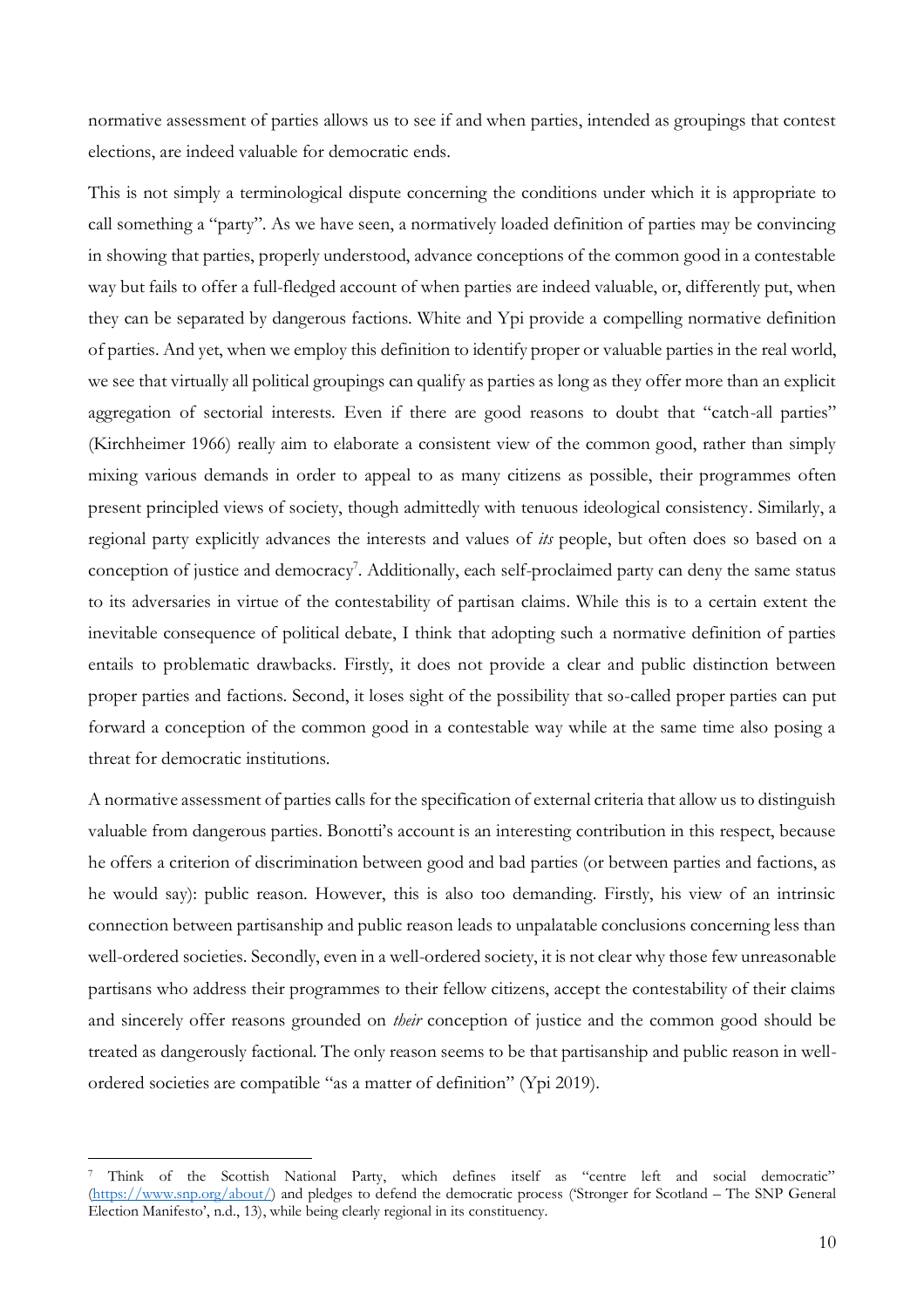A proper distinction between parties and factions requires something less than Bonotti's proposal and something more than White and Ypi's. I think that parties can be viewed as valuable only insofar as they publicly accept the legitimacy of the democratic process. Naturally, this normative requirement is more or less demanding depending on the conception of democratic legitimacy that is endorsed. However, even if we give a quite minimal view of the democratic process, as for instance characterised by the ideals of popular sovereignty, political equality and open and fair discussion (Christiano 1996, 3), such an account has two interesting strengths, I think. Firstly, it is much more inclusive than public reason and may safely be applied even in less than well-ordered societies. Secondly, this proposal explicitly recognises that political parties, whether they are internally distinguishable from factions or not, have a conditional value with respect to democracy. In fact, this view helps single out those parties that fail to respect democratic ideals even while proposing principled views of the common good and accepting the contestability of their claims. When, for instance, a political party baselessly rejects democratic outcomes as illegitimate or pass laws that facilitate voter suppression, what makes this party a dangerous faction is neither the partial set of interests it advances, nor its inability to live up to public reason constraints. It is, more simply, its rejection of democracy as a legitimate decision-making procedure.

#### **References**

- Aldrich, John H. 1995. *Why Parties?: The Origin and Transformation of Political Parties in America*. 1 edition. Chicago: University of Chicago Press.
- Biale, Enrico. 2018. *Interessi Democratici e Ragioni Partigiane: Una Concezione Politica Della Democrazia*. Percorsi. Scienza Politica. Bologna: Il Mulino.
- Bistagnino, Giulia. 2018. *Compromessi Di Principio*. Roma: Carocci. http://www.carocci.it/index.php?option=com\_carocci&task=schedalibro&Itemid=72&isbn=9 788843090303.
- Bonotti, Matteo. 2017. *Partisanship and Political Liberalism in Diverse Societies*. First edition. Oxford: Oxford University Press.
- Christiano, Thomas. 1996. *The Rule of the Many: Fundamental Issues in Democratic Theory*. 1st ed. Boulder, CO: Westview Press. https://doi.org/10.4324/9780429495861.
- Efthymiou, Dimitrios E. 2018. 'The Normative Value of Partisanship: When and Why Partisanship Matters'. *Political Studies* 66 (1): 192–208. https://doi.org/10.1177/0032321717707401.
- Enoch, David. 2011. *Taking Morality Seriously: A Defense of Robust Realism*. 1° edizione. Oxford University Press.
- Epstein, Leon D. 2019. *Political Parties in Western Democracies*. London and New York: Routledge.
- Kirchheimer, Otto. 1966. 'The Transformation of the Western European Party Systems'. In *Political Parties and Political Development*, edited by Joseph LaPalombara and Myron Weiner. Princeton: Princeton University Press.
- Mudde, Cas, and Cristobal Rovira Kaltwasser. 2017. *Populism: A Very Short Introduction*. 2nd edition. Oxford University Press.
- Muirhead, Russell. 2006. 'A Defense of Party Spirit'. *Perspectives on Politics* 4 (04). https://doi.org/10.1017/S1537592706060452.
	- ———. 2010. 'CAN DELIBERATIVE DEMOCRACY BE PARTISAN?' *Critical Review* 22 (2–3): 129– 57. https://doi.org/10.1080/08913811.2010.508631.
	- ———. 2014. *The Promise of Party in a Polarized Age*. Harvard University Press.